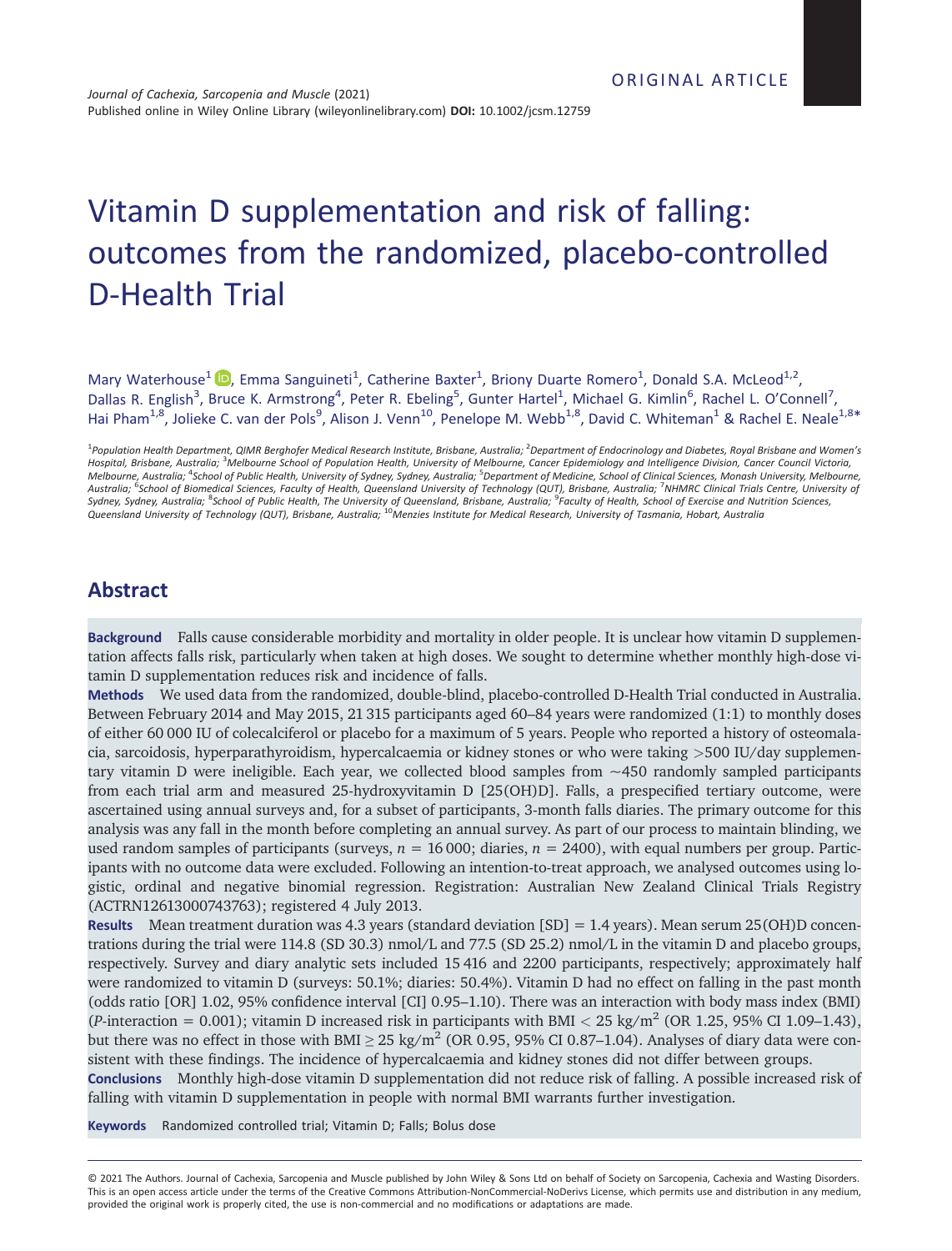*Received: <sup>3</sup> December <sup>2020</sup>; Revised: <sup>24</sup> May <sup>2021</sup>; Accepted: <sup>22</sup> June <sup>2021</sup>*

*\*Correspondence to: Prof Rachel E. Neale, Population Health Department, QIMR Berghofer Medical Research Institute, Locked Bag <sup>2000</sup>, Royal Brisbane Hospital, Brisbane QLD <sup>4029</sup>, Australia. Phone: +61-7-3845-3598. Email: [rachel.neale@qimrberghofer.edu.au](mailto:rachel.neale@qimrberghofer.edu.au)*

# **Introduction**

Falls cause substantial morbidity and mortality and impose a considerable burden on health systems. The Global Burden of Disease Study 2017 ranked falls as the 18th leading cause of disability-adjusted life years and the second leading cause of death due to unintentional injury.<sup>1</sup> Ageing is associated with increased falls risk, $<sup>1</sup>$  and older people experience a decrease</sup> in daily functional status following an injurious fall. $<sup>2</sup>$ </sup>

Vitamin D deficiency, as measured by serum 25-hydroxyvitamin D [25(OH)D] concentration, is associated with muscle weakness<sup>3,4</sup> and increased falls risk.<sup>5</sup> The vitamin D receptor (VDR) has been identified in skeletal muscle, $6$  and myocyte deletion of the VDR in mice results in sarcopenia and reduced muscle function.<sup>7</sup> There is evidence that vitamin D supplementation acts to improve balance<sup>8</sup> and increase muscle strength.<sup>8,9</sup>

It is thus plausible that vitamin D supplementation might protect against falling; however, despite many randomized controlled trials (RCTs) of vitamin D supplementation, it remains unclear if this is the case. A 2009 meta-analysis estimated that supplementing elderly people with 700–1000 IU per day of vitamin D reduced risk of falling by 19% (7 RCTs, *n* = 1921, relative risk [RR] 0.81, 95% confidence interval  $[CI]$  0.71–0.92). $^{10}$  However, a 2018 meta-analysis found supplementation had little effect (37 RCTs, *n* = 34 144, RR 0.97, 95% CI 0.93-1.02),<sup>11</sup> and the large ( $n = 25871$ ) Vitamin D and Omega-3 Trial (VITAL) subsequently reported that supplementation with 2000 IU/day over 5 years did not alter the risk of having  $\geq 2$  falls per year (odds ratio [OR] 0.97, 95% CI 0.90-1.05). $^{12}$  The recently published Study To Understand Fall Reduction and Vitamin D in You (STURDY) found that although supplementation with 1000 IU/day did not reduce the time to first fall or death over 2 years, it potentially increased risk of serious falls, when compared with supplementation with 200 IU/day.<sup>13</sup>

In addition to uncertainty about vitamin D supplementation's overall effect on risk of falling, the effect of dosing regimen is also unclear. Three RCTs found intermittent, high doses of vitamin D supplementation significantly increased falls risk.<sup>14-16</sup> However, a 2015 meta-analysis of RCTs of intermittent, high-dose vitamin D supplementation performed in older people found no effect (8 RCTs, *n* = 18 572, RR 1.02, 95% CI 0.96–1.08).<sup>17</sup> Likewise, the large (*n* = 5056) Vitamin D Assessment (ViDA) Trial found that monthly doses of 100 000 IU vitamin D did not increase risk of falling.<sup>18</sup>

The D-Health Trial is a population-based RCT of vitamin D supplementation. $19$  The objective of the current analysis was to determine whether long-term supplementation with monthly high-dose (60 000 IU) vitamin D affects risk of falling in older people. Our a priori hypothesis was that randomization to vitamin D supplementation would reduce the risk and incidence of falling.

# **Methods**

#### *Trial design*

We have published detailed trial methods.<sup>19</sup> Briefly, the D-Health Trial was a double-blind, randomized, placebo-controlled trial in older Australians. Between February 2014 and May 2015, we randomized 21 315 participants (1:1 ratio) to monthly doses of either 60 000 IU of colecalciferol (vitamin  $D_3$ ) or placebo. The primary outcome is all-cause mortality. Secondary outcomes are total cancer incidence and colorectal cancer incidence. Falls is one of many pre-specified tertiary outcomes.<sup>20</sup> The QIMR Berghofer Medical Research Institute Human Research Ethics Committee approved the trial. All participants gave written or online consent to participate.

### *Participants*

Using the Commonwealth electoral roll as the sampling frame, we invited Australians (excluding people from the Northern Territory) aged 60–79 years to participate. We also sought volunteers aged 60–84 years. Participants with a self-reported history of osteomalacia, sarcoidosis, hyperparathyroidism, hypercalcaemia or kidney stones or who were taking *>*500 IU/day of supplementary vitamin D were ineligible.

### *Randomization*

We used computer-generated permuted block randomization, stratified by age (60–64, 65–69, 70–74, 75 + years), sex and state of residence (New South Wales, Queensland, South Australia, Tasmania, Victoria, Western Australia). Study staff and investigators did not have access to the allocation sequence.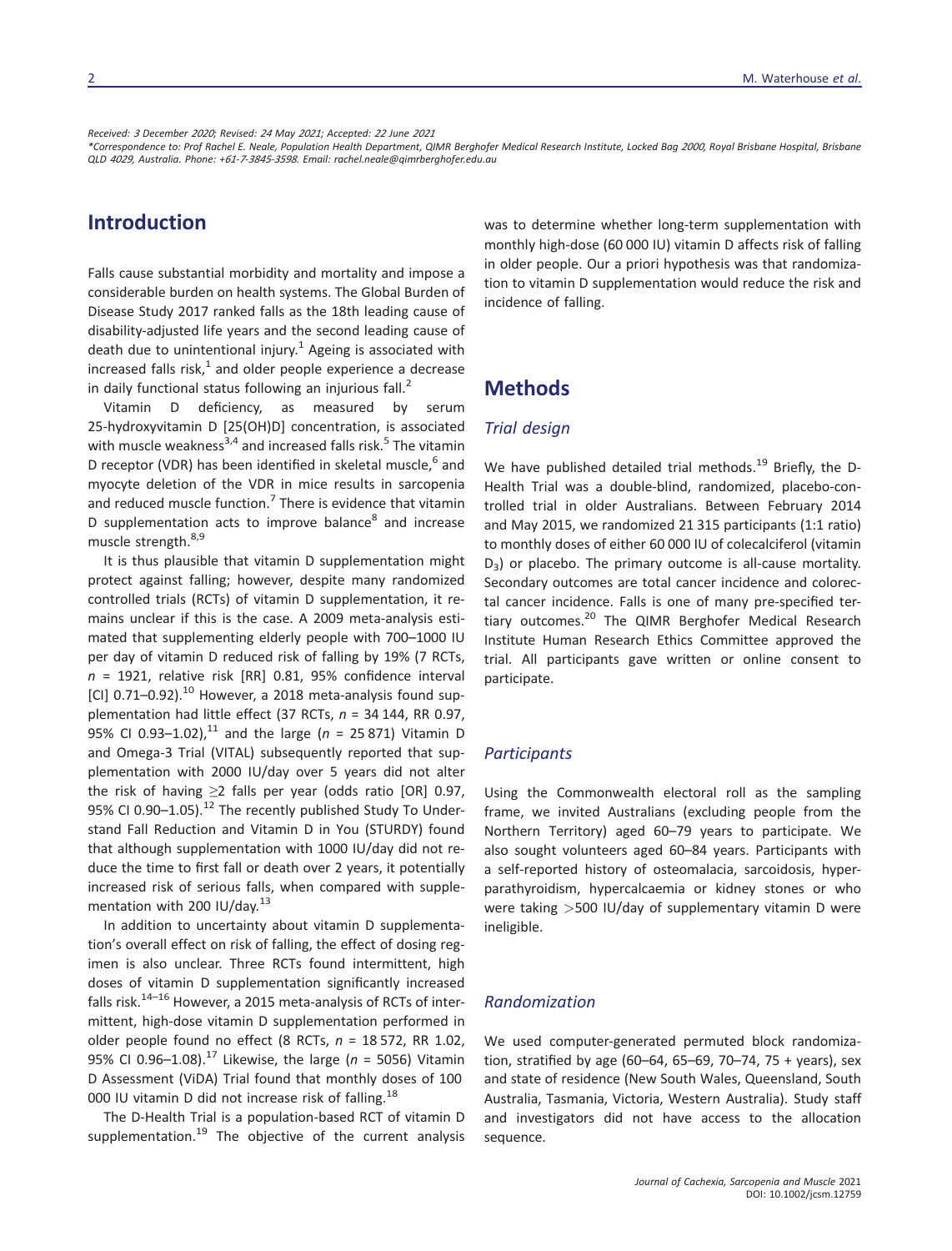#### *Intervention*

Lipa Pharmaceuticals Pty. Ltd. manufactured the active and placebo gel capsules (identical in appearance). We mailed blister packs of 12 tablets at baseline and annually thereafter and instructed participants to take one tablet on the first day of each month. Reminders were sent via text message, landline message and/or email. Participants took study tablets for a maximum of 5 years.

### *Baseline characteristics*

Participants completed a questionnaire at baseline that asked about personal, socio-demographic and lifestyle factors, history of illness and intake of vitamin D (*Methods* S1). We did not measure baseline serum 25(OH)D as the study was not powered for subgroup analyses, and we could therefore not justify the high cost; rather, we predicted whether de-seasonalized baseline serum 25(OH)D concentration was *<*50 nmol/L using blood samples collected throughout the trial from a randomly selected subset of participants randomized to the placebo. The model was constructed using a training dataset (80% of the samples) and validated using the remaining 20% of samples (sensitivity, 0.64; specificity, 0.72; positive predictive value, 0.23; negative predictive value, 0.94; area under the receiver operating curve, 0.71) (*Methods* S2).<sup>21</sup>

#### *Ascertaining falls*

#### Annual surveys

Every 12 months after randomization, we sent annual surveys to participants, including those who had withdrawn and agreed to continue surveys. Each survey asked participants to report whether they had fallen during the previous month. From annual survey 3 (commencing early 2017) onwards, we also asked participants to report the number of times they had fallen in the previous year (none,  $1-2$ ,  $3-4$ ,  $5-9$ ,  $\geq 10$ times) and included a definition of a fall ('fall means unintentionally coming to rest on the ground, floor or other lower level').

#### Falls diaries

Between October 2016 and March 2018 (mean time from randomization 2.9 years; standard deviation [SD]: 0.5 years; range: 2.1–3.8 years), we invited 2615 randomly selected participants who remained enrolled to complete a falls diary. We sampled within strata defined by randomization group, age, sex and state; eligibility was restricted to participants aged ≥65 years at the time of sampling; and we sampled equal proportions of men and women. For 3 months, participants recorded whether they had fallen on each day. For each fall

that occurred, we asked participants to indicate what injuries they suffered.

#### Primary outcome

The primary outcome for this analysis is the occurrence of falling in the month prior to completing an annual survey, using a repeated measures approach to incorporate responses from all five annual surveys.

#### Secondary outcomes

Secondary outcomes include (1) falling at least once in the month prior to individual annual surveys (each year analysed separately); (2) the number of falls in the year prior to an annual survey (using an upper category of  $\geq 3'$  due to small numbers); (3) falling at least once while keeping a falls diary; and (4) the incidence rate (IR) of falls experienced while keeping a falls diary.

#### *Compliance monitoring*

On each annual survey, we asked participants to report the number of study tablets taken during the previous year; this was used to calculate overall compliance (*Methods* S3). We also asked about consumption of off-trial supplements containing vitamin D (including multivitamins with vitamin D) during the previous month. In addition, each year, we measured serum 25(OH)D concentrations in a random sample of ~450 participants from each trial arm.

### *Sample size and blinding*

Because the primary outcome of the trial (all-cause mortality) has not yet been analysed, it was important that the current analysis did not 'unblind' D-Health researchers. No analysts or investigators have access to original D-Health data. An external researcher from QIMR Berghofer's statistics department (not an author of this manuscript) prepared datasets for these analyses, following the approach previously described.<sup>20</sup> Random samples of 16000 and 2400 participants were taken for the analysis of surveys and diaries, respectively, with equal numbers per treatment arm. For the latter, we sampled from all participants invited to complete diaries. Study arms were randomly mapped to 0 and 1, and new person identification codes were generated. After the main results were finalized, the authors were advised which of Group 0 and Group 1 was the placebo group. In this way, blinding was maintained for this analysis and for the trial overall. In *Methods* S4, we describe how we will remain blinded when conducting future analyses.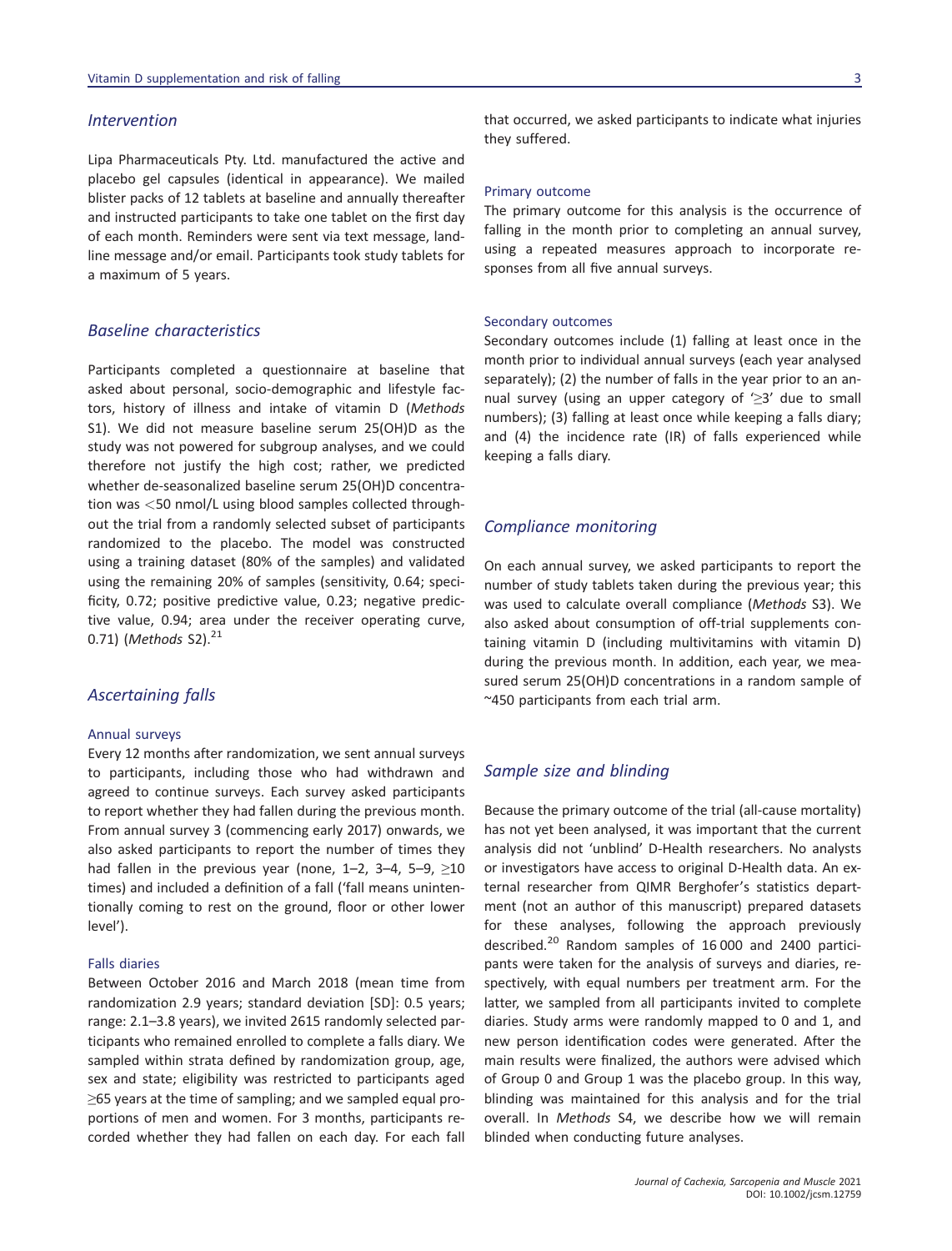### *Eligibility for current analyses*

From the subset of 16 000 participants, we excluded anyone who did not answer the falls question on ≥1 survey (*Table* S1 shows missing data patterns). From the sample of falls diary participants, we excluded anyone who did not return a diary.

#### *Adverse events*

We asked participants to contact us if they experienced any adverse event. We coded adverse events using the Medical Dictionary for Regulatory Activities (MedDRA) and classified the relationship with the intervention as unrelated, unlikely, possible or probable. We also captured diagnoses of hypercalcaemia and kidney stones in annual surveys.

#### *Statistical analyses*

We performed analyses in SAS Version 9.4 (SAS Institute, Inc., Cary, NC) and used R Version 3.6.1<sup>22</sup> to produce *Figures* 2 and S1. Most analyses were pre-specified; *Methods* S5 describes all data-driven analyses. Hypothesis tests, when performed, were two-sided; we used a statistical significance level of *P <* 0.05, with no adjustment for multiple testing.

We used chi-squared tests to compare baseline characteristics of participants who (1) were and were not included in the analytic populations and (2) completed the trial (i.e. took tablets for their full planned intervention period) in each randomization group. Associations between selected baseline characteristics and falls were analysed using regression models (*Methods* S6).

Our analysis of the effect of vitamin D supplementation on falls followed a modified intention-to-treat approach because we excluded participants who were missing all outcome data (surveys: 3.7%; diaries: 8.3%) rather than imputing their outcomes. We used logistic regression to analyse the risk of experiencing *>* = 1 fall based on either survey or diary data. For survey data, we incorporated responses from all surveys using generalized estimating equations (GEE) with an exchangeable correlation matrix to account for participant clustering. To analyse the number of falls in the year prior to an annual survey, we used ordinal logistic regression. The incidence of falls recorded in diaries and the associated incidence rate ratio (IRR) were estimated using negative binomial regression. We compared the percentage of falls recorded in diaries that resulted in an injury using GEE logistic regression. All analyses were adjusted for the randomization stratification variables of age, sex and state of residence. Analyses of diary data were additionally adjusted for baseline body mass index (BMI), physical activity and time outdoors,

because these variables showed some imbalance between randomization groups in the diary analytic set.

We used unadjusted Poisson regression to analyse adverse events for all 16 000 participants included in the random sample.

#### Interactions and subgroup analyses

In pre-specified subgroup analyses, $20$  we investigated whether the effect of supplementation was modified by the following baseline characteristics: age (*<*70 years;  $\geq$ 70 years); sex; BMI (<25 kg/m<sup>2</sup>;  $\geq$ 25 kg/m<sup>2</sup>); and predicted de-seasonalized baseline serum 25(OH)D concentration (*<*50 nmol/L; ≥50 nmol/L).

For each factor, we report the *P*-value for the interaction term (between randomization group and the factor of interest) based on either the Wald or likelihood ratio statistic. We also calculated effect estimates within each stratum of a factor.

To assist with interpretation of results, in exploratory analyses among participants with BMI *<* 25 kg/m<sup>2</sup> , we excluded anyone with BMI  $<$  18.5 kg/m<sup>2</sup> (*Methods* S5).

### **Results**

### *Trial profile*

Detailed baseline characteristics have been published previously.<sup>19</sup> Five people withdrew their consent after randomization, and their data have been deleted. The mean age of the remaining 21 310 participants was 69.3 (SD 5.5) years, and 46% (*n* = 9780) were women. All participants had finished the intervention by 1 February 2020. The mean treatment duration was 4.3 (SD 1.4) years (range: 0.0–5.0).

### *Participants (current analysis)*

Analyses of surveys and diaries included 15 416 (96.4%) and 2200 (91.7%) of participants, respectively (*Figure* 1); approximately half were randomized to vitamin D (surveys: 50.1%; diaries: 50.4%). The survey analytic population was very similar to the entire D-Health cohort with respect to age (69.2 [SD 5.5] years) and sex (46% [*n* = 7074] women). By design, the diary analytic population was older (72.1 [SD 3.6] years) and had a higher percentage of women (51% [*n* = 1120]). The mean BMI was approximately 28 (SD 5) kg/ $m^2$  for both analytic sets. Fully adjusted analyses of diary data included 2093 (95%) participants with complete data for BMI, physical activity and time outdoors.

Treatment allocation was not associated with being excluded (randomized to vitamin D [included vs. excluded]: 50% vs. 46% for both surveys [*P* = 0.08] and diaries [*P* = 0.2]). Although some baseline characteristics differed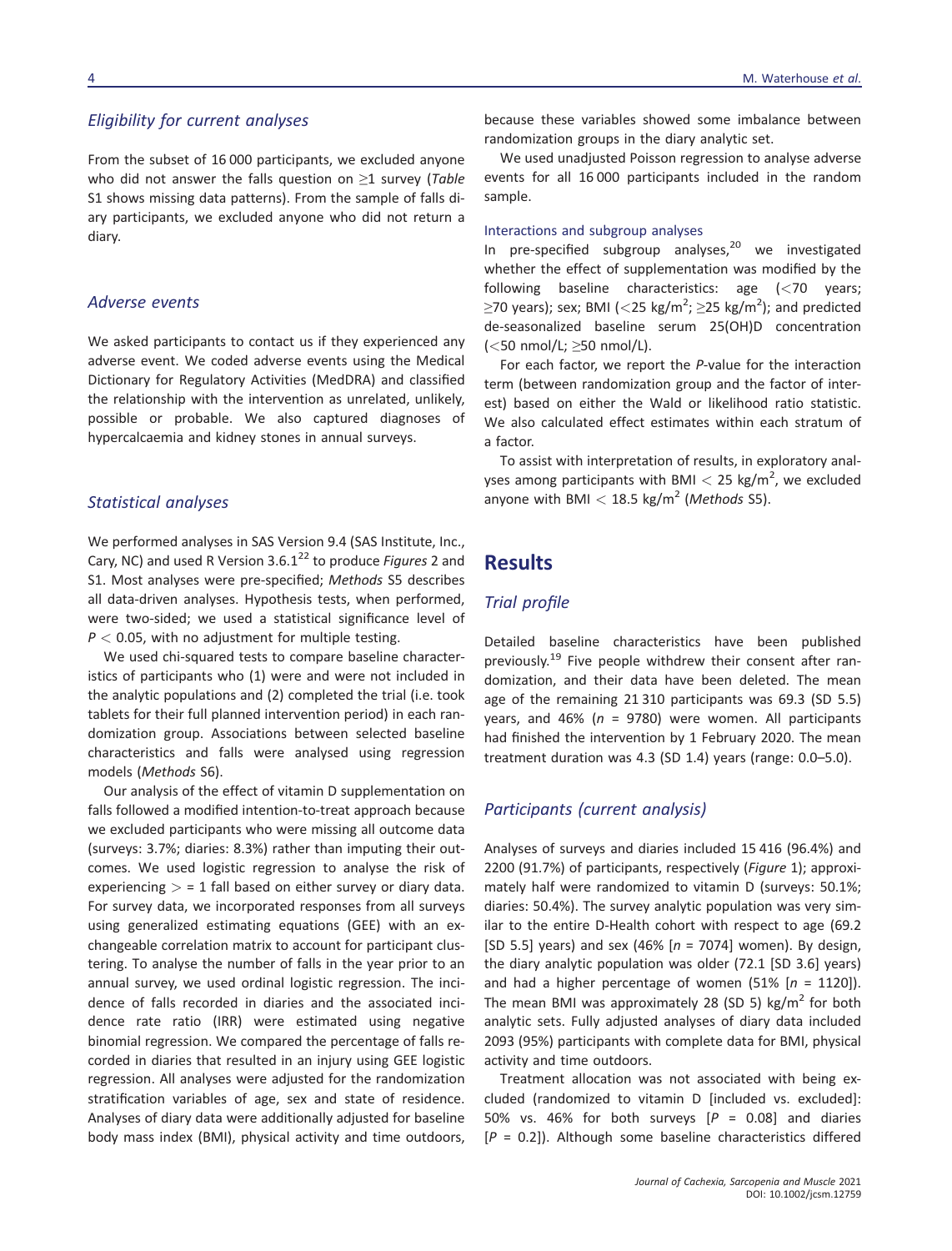

**Figure 1** Participant flow for analyses of data from annual surveys and falls diaries (CONSORT flow diagram).

between those who were and were not included in analyses (*Table* S2), there was very good balance between the study groups in the analytic populations, with the exception of small differences in BMI, time outdoors and physical activity for participants who completed diaries (*Table* 1).

### *Falls outcomes over time*

The percentage of participants reporting a fall in the month prior to each annual survey ranged from 3.6% (Year 1) to 7.6% (Year 4). There was a sharp increase from Year 2



**Figure 2** Effect of vitamin D supplementation on risk of falling in the past month for all participants and within participant subgroups: analysis of annual survey data using a repeated measures approach to incorporate responses from all five annual surveys. ORs compare vitamin D to placebo and were estimated using logistic regression with adjustment for randomization stratification variables of age, sex and state of residence at baseline. Each annual survey asked participants to report whether or not they had experienced a fall during the previous month. The numbers under 'no. people' show the number of participants who answered the falls question on at least one annual survey. Generalized estimating equations with an exchangeable correlation matrix used to account for participant clustering. *P*-value from Wald test of significance of interaction term. Abbreviation: CI, confidence interval.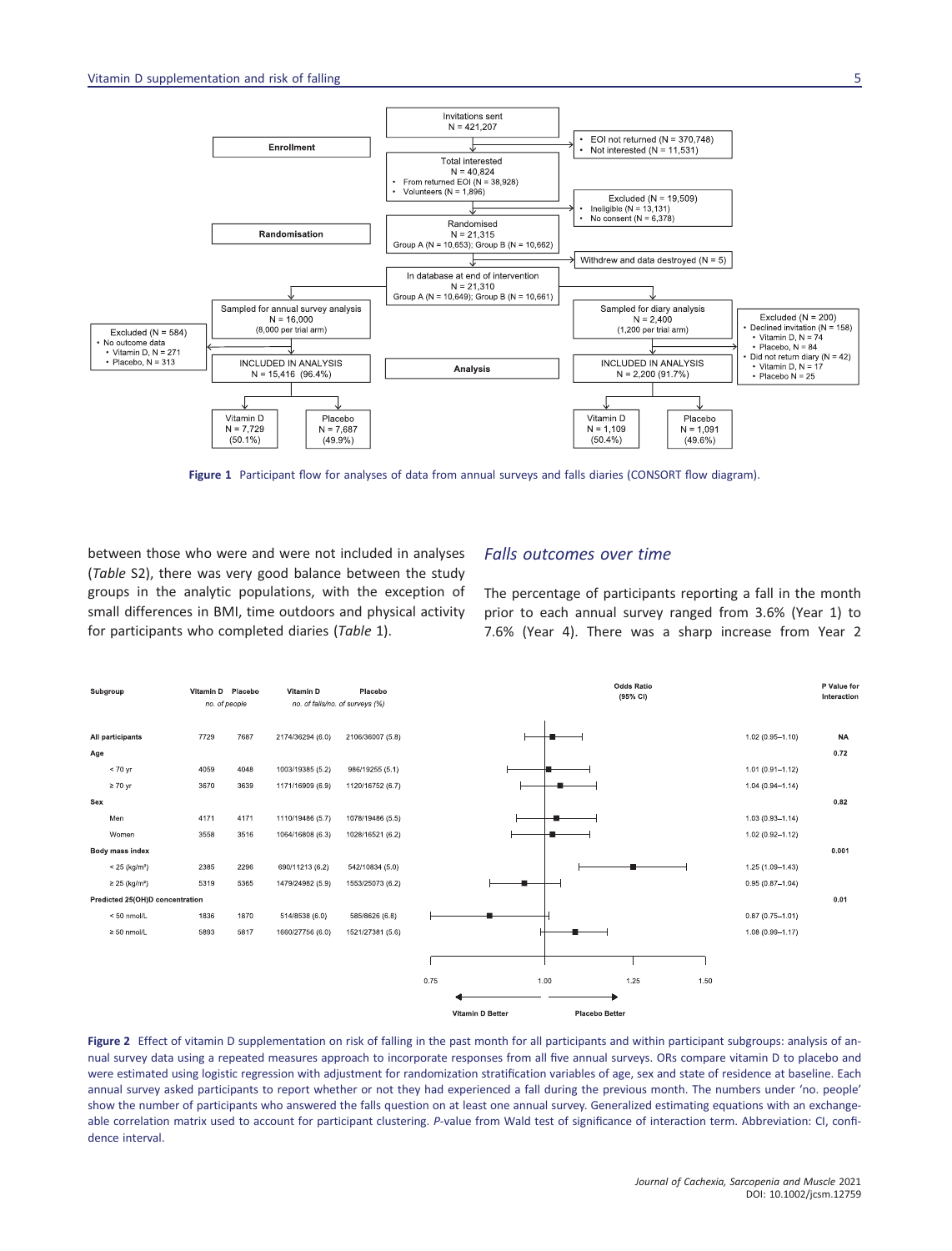|                                        | $n$ (%)                   |                          |                          |                          |  |  |  |
|----------------------------------------|---------------------------|--------------------------|--------------------------|--------------------------|--|--|--|
|                                        | Annual surveys            |                          | <b>Falls diaries</b>     |                          |  |  |  |
| Characteristic                         | Vitamin D ( $n = 7,729$ ) | Placebo ( $n = 7687$ )   | Vitamin D ( $n = 1109$ ) | Placebo ( $n = 1091$ )   |  |  |  |
| Age (years)                            |                           |                          |                          |                          |  |  |  |
| 60-64                                  | 1934 (25.0)               | 1924 (25.0)              | 1(0.1)                   | 0(0.0)                   |  |  |  |
| $65 - 69$                              | 2125 (27.5)               | 2124 (27.6)              | 346 (31.2)               | 354 (32.4)               |  |  |  |
| $70 - 74$                              | 2103 (27.2)               | 2066 (26.9)              | 473 (42.7)               | 427 (39.1)               |  |  |  |
| $\geq$ 75                              | 1567 (20.3)               | 1573 (20.5)              | 289 (26.1)               | 310 (28.4)               |  |  |  |
| Sex                                    |                           |                          |                          |                          |  |  |  |
| Men                                    | 4171 (54.0)               | 4171 (54.3)              | 533 (48.1)               | 547 (50.1)               |  |  |  |
| Women                                  | 3558 (46.0)               | 3516 (45.7)              | 576 (51.9)               | 544 (49.9)               |  |  |  |
| Body mass index ( $kg/m2$ )            |                           |                          |                          |                          |  |  |  |
| $<$ 18.5                               | 56 (0.7)                  | 44 (0.6)                 | 13(1.2)                  | 9(0.8)                   |  |  |  |
| 18.5 to $<$ 25                         | 2329 (30.2)               | 2252 (29.4)              | 352 (31.9)               | 297 (27.3)               |  |  |  |
| 25 to $<$ 30                           | 3208 (41.6)               | 3320 (43.3)              | 438 (39.6)               | 496 (45.6)               |  |  |  |
| $\geq$ 30                              | 2111 (27.4)               | 2045 (26.7)              | 302 (27.3)               | 286 (26.3)               |  |  |  |
| Missing                                | 25                        | 26                       | 4                        | 3                        |  |  |  |
| Highest qualification obtained<br>None |                           |                          |                          |                          |  |  |  |
| School or intermediate cert.           | 770 (10.1)<br>1311 (17.2) | 731 (9.6)<br>1257 (16.5) | 125 (11.4)<br>221 (20.1) | 137 (12.7)<br>181 (16.8) |  |  |  |
| Higher school or leaving cert.         | 1049 (13.7)               | 1114 (14.7)              | 138 (12.5)               | 150 (13.9)               |  |  |  |
| Apprenticeship or cert.                | 2494 (32.7)               | 2595 (34.1)              | 341 (31.0)               | 352 (32.6)               |  |  |  |
| University degree or higher            | 2006 (26.3)               | 1904 (25.0)              | 275 (25.0)               | 259 (24.0)               |  |  |  |
| Missing                                | 99                        | 86                       | 9                        | 12                       |  |  |  |
| Living alone                           |                           |                          |                          |                          |  |  |  |
| No                                     | 6150 (80.0)               | 6144 (80.3)              | 865 (78.2)               | 839 (77.1)               |  |  |  |
| Yes                                    | 1542 (20.0)               | 1504 (19.7)              | 241 (21.8)               | 249 (22.9)               |  |  |  |
| <b>Missing</b>                         | 37                        | 39                       | 3                        | 3                        |  |  |  |
| Alcohol consumption (drinks/week)      |                           |                          |                          |                          |  |  |  |
| $<$ 1                                  | 1798 (24.1)               | 1822 (24.6)              | 267 (25.1)               | 277 (26.4)               |  |  |  |
| $1$ to $7$                             | 3324 (44.6)               | 3295 (44.5)              | 493 (46.3)               | 468 (44.6)               |  |  |  |
| $>7$ to 14                             | 1393 (18.7)               | 1330 (17.9)              | 189 (17.7)               | 176 (16.8)               |  |  |  |
| >14                                    | 945 (12.7)                | 965 (13.0)               | 116 (10.9)               | 128 (12.2)               |  |  |  |
| Missing                                | 269                       | 275                      | 44                       | 42                       |  |  |  |
| Smoking history                        |                           |                          |                          |                          |  |  |  |
| Never                                  | 4298 (56.0)               | 4174 (54.8)              | 634 (57.4)               | 624 (57.8)               |  |  |  |
| Ex-smoker                              | 3103 (40.4)               | 3112 (40.8)              | 438 (39.7)               | 422 (39.1)               |  |  |  |
| Current                                | 273 (3.6)                 | 336 (4.4)                | 32(2.9)                  | 34 (3.1)                 |  |  |  |
| <b>Missing</b>                         | 55                        | 65                       | 5                        | 11                       |  |  |  |
| Physical activity (METs/week)          |                           |                          |                          |                          |  |  |  |
| Low $(< 18)$                           | 2463 (32.8)               | 2485 (33.3)              | 337 (31.4)               | 376 (35.1)               |  |  |  |
| Moderate (18 to $<$ 45)                | 2502 (33.4)               | 2470 (33.1)              | 359 (33.5)               | 336 (31.4)               |  |  |  |
| High $(≥45)$                           | 2534 (33.8)               | 2504 (33.6)              | 377 (35.1)               | 358 (33.5)               |  |  |  |
| Missing                                | 230                       | 228                      | 36                       | 21                       |  |  |  |
| Time outdoors (hours/week)             |                           |                          |                          |                          |  |  |  |
| Low $(< 8)$                            | 2462 (32.7)               | 2513 (33.4)              | 312 (29.0)               | 372 (34.9)               |  |  |  |
| Moderate $(8 \text{ to } < 18)$        | 2480 (32.9)               | 2503 (33.3)              | 387 (35.9)               | 344 (32.3)               |  |  |  |
| High $(≥18)$                           | 2595 (34.4)               | 2510 (33.4)              | 378 (35.1)               | 350 (32.8)               |  |  |  |
| <b>Missing</b><br>Chronic pain         | 192                       | 161                      | 32                       | 25                       |  |  |  |
| No                                     | 6006 (78.0)               | 5970 (77.9)              | 869 (78.6)               | 863 (79.4)               |  |  |  |
| Yes                                    | 1691 (22.0)               | 1697 (22.1)              | 237 (21.4)               | 224 (20.6)               |  |  |  |
| Missing                                | 32                        | 20                       | 3                        | 4                        |  |  |  |
| Self-rated overall health              |                           |                          |                          |                          |  |  |  |
| Excellent or very good                 | 4239 (55.8)               | 4209 (55.5)              | 628 (57.8)               | 603 (55.9)               |  |  |  |
| Good                                   | 2740 (36.1)               | 2741 (36.1)              | 384 (35.3)               | 398 (36.9)               |  |  |  |
| Fair or poor                           | 621(8.2)                  | 638 (8.4)                | 75 (6.9)                 | 77 (7.1)                 |  |  |  |
| Missing                                | 129                       | 99                       | 22                       | 13                       |  |  |  |
| Self-rated quality of life             |                           |                          |                          |                          |  |  |  |
| Excellent or very good                 | 5083 (67.2)               | 5088 (67.6)              | 739 (68.6)               | 732 (68.3)               |  |  |  |
| Good                                   | 2046 (27.0)               | 1994 (26.5)              | 285 (26.5)               | 296 (27.6)               |  |  |  |
| Fair or poor                           | 435 (5.8)                 | 444 (5.9)                | 53 (4.9)                 | 44 (4.1)                 |  |  |  |
| Missing                                | 165                       | 161                      | 32                       | 19                       |  |  |  |
| Self-rated fair or poor memory         |                           |                          |                          |                          |  |  |  |
| No                                     | 5655 (73.4)               | 5579 (72.8)              | 805 (72.8)               | 792 (72.9)               |  |  |  |
| Yes                                    | 2045 (26.6)               | 2089 (27.2)              | 301 (27.2)               | 295 (27.1)               |  |  |  |

**Table 1** Baseline characteristics according to randomization group for people included in analyses of data from annual surveys and falls diaries.

(*Continues*)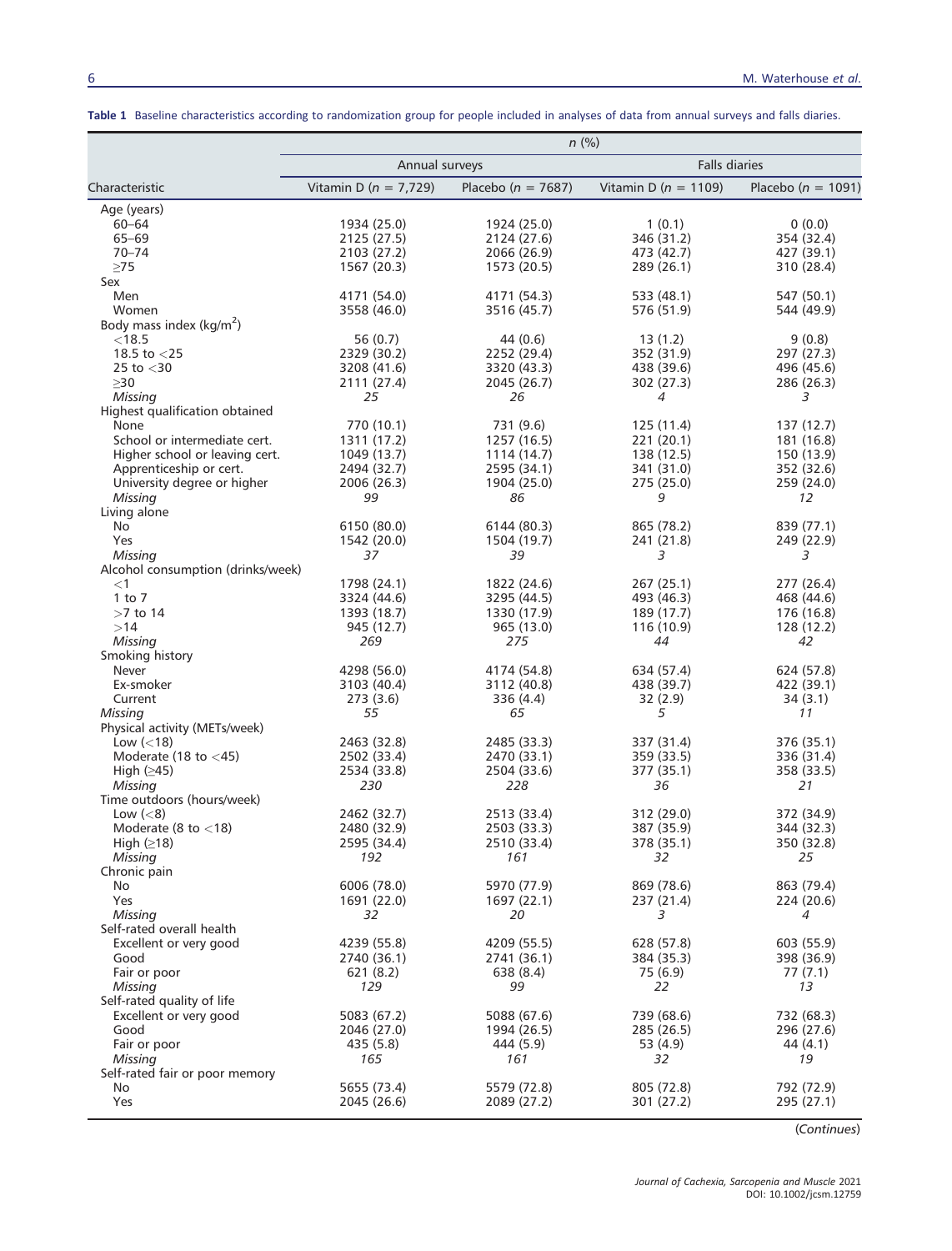#### **Table 1** (continued)

|                                                     | $n$ (%)                      |                              |                          |                          |  |  |
|-----------------------------------------------------|------------------------------|------------------------------|--------------------------|--------------------------|--|--|
|                                                     | Annual surveys               |                              | <b>Falls diaries</b>     |                          |  |  |
| Characteristic                                      | Vitamin D ( $n = 7.729$ )    | Placebo ( $n = 7687$ )       | Vitamin D ( $n = 1109$ ) | Placebo ( $n = 1091$ )   |  |  |
| Missing<br>Predicted 25(OH)D concentration (nmol/L) | 29                           | 19                           |                          |                          |  |  |
| < 50<br>>50                                         | 1,836 (23.8)<br>5,893 (76.2) | 1,870 (24.3)<br>5,817 (75.7) | 257 (23.2)<br>852 (76.8) | 276 (25.3)<br>815 (74.7) |  |  |

cert., certificate; METs, metabolic equivalent tasks.

(3.9%) to Year 3 (7.2%), corresponding to when the definition of falling was first included in the survey. The distribution of number of falls in the year prior to a survey was very stable across all years in which it was collected (Years 3–5). Approximately 75% of participants reported no falls in the previous year, and just over 20% reported falling once or twice; the percentage who reported falling ≥3 times ranged from 3.5% to 3.7%.

### *Baseline factors associated with falling*

Analyses of survey data showed that older age, worse overall health, worse quality of life, chronic pain and fair or poor memory were strongly associated with increased risk of falling (*Tables* S3 and S4). In addition, falls were more common among women, and participants with BMI  $\geq$  30 kg/m<sup>2</sup>, and in those who lived alone or had ever smoked. After adjustment for age, sex, BMI and physical activity, predicted baseline serum 25(OH)D concentration was not associated with falling. In analyses of diary data, women and participants with poorer memory were at greater risk of falling (*Tables* S5 and S6).

### *Effect of vitamin D supplementation on risk and incidence of falling*

Vitamin D had little effect on the risk of falling at least once (surveys: OR 1.02, 95% CI 0.95–1.10; diaries: fully adjusted OR [AOR] 1.07, 95% CI 0.84–1.36) (*Tables* 2 and S7) or on the risk of falling 1–2 or  $\geq$ 3 times in the year prior to separate annual surveys (*Table* S8). Of those participants who fell while keeping a diary, most experienced a single fall (vitamin D, *n* = 116 [73%]; placebo, *n* = 123 [80%]); in each group, two participants experienced the maximum of four falls over 3 months (*Table* S9). There was little difference in IRs between the treatment groups (*Table* 2). Estimates from analyses of diary data adjusted for age, sex and state only (but restricted to participants with complete data) were not meaningfully different (*Table* S10).

### *Effect of vitamin D supplementation within participant subgroups*

We found significant and consistent interaction effects between randomization group and BMI (surveys: *P* = 0.001; diaries:  $P = 0.02$ ). In participants with BMI  $< 25$  kg/m<sup>2</sup>,

|  |  |  | Table 2 Effect of vitamin D supplementation on risk of falling and incidence of falls |  |  |  |  |
|--|--|--|---------------------------------------------------------------------------------------|--|--|--|--|
|--|--|--|---------------------------------------------------------------------------------------|--|--|--|--|

|                                                |                   | No./total no. (%) or incidence rate |                              |  |  |
|------------------------------------------------|-------------------|-------------------------------------|------------------------------|--|--|
|                                                | Vitamin D         | Placebo                             | OR/IRR (95% CI) <sup>a</sup> |  |  |
| Annual survey data ( $n = 15416$ )             | $n = 7729$        | $n = 7687$                          | $1.02(0.95 - 1.10)$          |  |  |
| Any fall in previous month <sup>p</sup>        | 2174/36 294 (6.0) | 2,106/36,007 (5.8)                  |                              |  |  |
| Diary data ( $N = 2093$ ) <sup>c</sup>         | $n = 1045$        | $n = 1048$                          |                              |  |  |
| Any fall over 3 months                         | 159/1045 (15.2)   | 153/1048 (14.6)                     | $1.07(0.84 - 1.36)$          |  |  |
| Number of falls, IR per 1000 PYAR <sup>a</sup> | 820               | 728                                 | $1.13(0.89-1.43)$            |  |  |

CI, confidence interval; IRR, incidence rate ratio; OR, odds ratio; PYAR, person-years at risk. <sup>a</sup>

Estimates compare vitamin D to placebo. ORs estimated using logistic regression; generalized estimating equations with an exchangeable correlation matrix used to account for participant clustering when analysing annual survey data. IRR estimated using negative binomial regression. All estimates adjusted for age, sex and state of residence. Analyses of diary data additionally adjusted for body mass index, physical activity and time outdoors at baseline.

b Data analysed using a repeated measures approach to incorporate responses from all five annual surveys. Numerator is the total number of falls; denominator is the total number of surveys.

c Results presented for people with complete data for all covariates included in the model. Minimally adjusted estimates (adjusted for age, sex and state) were not meaningfully different (see Table S10).

Goodness-of-fit chi-squared test (based on the deviance) showed that the model was adequate.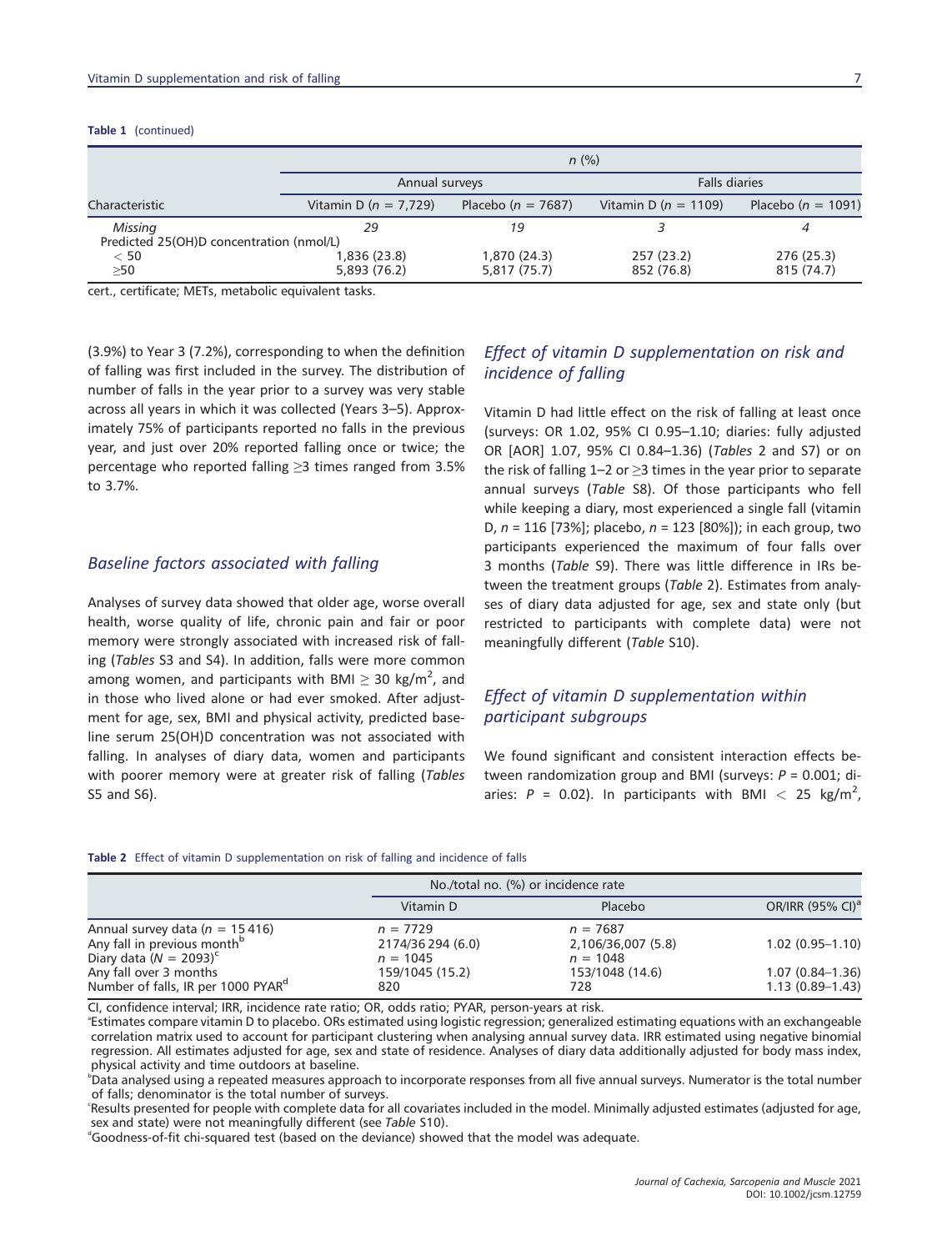vitamin D supplementation increased the risk of falling (surveys: OR 1.25, 95% CI 1.09–1.43 [*Figure* 2]; diaries: AOR 1.72, 95% CI 1.09–2.73 [*Table* 3]). In contrast, there was no effect in participants with BMI  $\geq$  25 kg/m<sup>2</sup>. Analysis of incidence showed a similar pattern (*Table* 3). For number of falls experienced during a year, there was no clear interaction with BMI except in Year 5 (*Table* S8).

When we excluded participants with BMI *<* 18.5 kg/m<sup>2</sup> from the 'normal' BMI stratum, survey estimates were largely unaltered (all outcomes; data not shown); however, the AOR for having ≥1 fall while keeping a diary decreased from 1.72 to 1.60 (95% CI 1.00–2.57). In exploratory analyses, we found that effect estimates were generally higher in participants with BMI between 22.5 and <25 kg/m<sup>2</sup> compared with participants with BMI between 18.5 and *<*22.5 kg/m<sup>2</sup> (*Table* S11).

Based on survey data, vitamin D appeared to be protective in participants with predicted baseline serum 25(OH)D concentration *<*50 nmol/L and harmful in participants with predicted concentration ≥50 nmol/L (*P*-interaction = 0.01) (*Figure* 2). However, this was not seen for analyses of diaries (*Table* 3).

There was little evidence of effect modification by age or sex (*Tables* S12–S14).

#### *Falls resulting in injuries (falls diaries)*

In both groups, 9% of participants had  $\geq$ 1 injurious fall over 3 months (*Table* S9). The percentage of falls resulting in an injury was lower in the vitamin D group (52% vs. 58%; AOR 0.75, 95% CI 0.48–1.17). There were eight fractures in total (four per group), with one participant in the vitamin D

group experiencing two factures from separate falls (*Table* S9).

#### *Participant retention and compliance*

The mean treatment duration for participants included in these analyses was higher than for the entire D-Health cohort (surveys: 4.5 [SD 1.2] years; diaries: 4.9 [SD 0.3] years), with little difference between randomization groups. Of the 15 416 participants included in the analysis of survey data, 82% (*n* = 12 654) took tablets for their full planned intervention period (i.e. completed the trial), with slightly higher study completion in the vitamin D group (83% vs. 81%) (*Table* S15). With the exception of smoking status, baseline characteristics of participants who completed the trial did not differ between randomization groups (*Table* S16). Of the 2762 participants who did not complete the intervention, 10% (*n* = 281) ceased taking tablets due to death. Trial completion was very high (94%) among participants who completed a falls diary. The vast majority of participants reported taking ≥80% of their study tablets (surveys: ~85%; diaries: 98%) (*Table* S15). Compliance with study tablets decreased over time (*Table* S17).

For each year of the trial, the percentage of participants who reported taking no off-trial supplementary vitamin D was ~80% and ~75% for the vitamin D and placebo groups, respectively (*Table* S18). Intake was ≤500 IU/day for most participants who took off-trial supplementary vitamin D.

There was a clear separation in the distribution of measured serum 25(OH)D concentrations between the groups throughout the intervention (*Figure* S1). The mean serum 25(OH)D concentration of the 2205 blood samples from 1956 participants randomized to vitamin D was 114.8 (SD 30.3) nmol/L; it was 77.5 (SD 25.2) nmol/L for the 2236 blood

**Table 3** Diary data: fully adjusted estimates of the effect of vitamin D supplementation on risk of falling and incidence of falls over a 3-month period within participant subgroups

|             |                                          | No. fallers/total no. people (%) | IR per 1000 PYAR         |              |           |         |                              |              |
|-------------|------------------------------------------|----------------------------------|--------------------------|--------------|-----------|---------|------------------------------|--------------|
|             | Vitamin D                                | Placebo                          | OR (95% CI) <sup>a</sup> | $P$ -int $b$ | Vitamin D | Placebo | IRR $(95\%$ CI) <sup>a</sup> | $P$ -int $b$ |
| Age (years) |                                          |                                  |                          | 0.13         |           |         |                              | 0.32         |
| < 70        | 45/329 (13.7)                            | 56/341 (16.4)                    | $0.81(0.52 - 1.25)$      |              | 674       | 733     | $0.92(0.61 - 1.38)$          |              |
| $\geq 70$   | 114/716 (15.9)                           | 97/707 (13.7)                    | $1.24(0.92 - 1.67)$      |              | 839       | 677     | $1.24(0.93 - 1.65)$          |              |
| Sex         |                                          |                                  |                          | 0.79         |           |         |                              | 0.69         |
| Men         | 70/509 (13.8)                            | 69/533 (12.9)                    | $1.11(0.77-1.59)$        |              | 760       | 648     | $1.17(0.82 - 1.68)$          |              |
| Women       | 89/536 (16.6)                            | 84/515 (16.3)                    | $1.05(0.76 - 1.46)$      |              | 886       | 816     | $1.09(0.80 - 1.48)$          |              |
|             | Body mass index ( $kg/m2$ )              |                                  |                          | 0.02         |           |         |                              | 0.17         |
| $<$ 25      | 60/345 (17.4)                            | 34/298 (11.4)                    | $1.72(1.09 - 2.73)$      |              | 888       | 607     | $1.46(0.94 - 2.28)$          |              |
| $>25$       | 99/700 (14.1)                            | 119/750 (15.9)                   | $0.88(0.66 - 1.18)$      |              | 758       | 755     | $1.00(0.76 - 1.32)$          |              |
|             | Predicted 25(OH)D concentration (nmol/L) |                                  |                          | 0.72         |           |         |                              | 0.59         |
| $<$ 50      | 45/235 (19.1)                            | 44/256 (17.2)                    | $1.12(0.70 - 1.80)$      |              | 895       | 719     | $1.25(0.82 - 1.90)$          |              |
| >50         | 114/810 (14.1)                           | 109/792 (13.8)                   | $1.04(0.78 - 1.39)$      |              | 777       | 715     | $1.09(0.82 - 1.44)$          |              |

CI, confidence interval; IR(R), incidence rate (ratio); OR, odds ratio; *<sup>P</sup>*-int, *<sup>P</sup>*-value for interaction; PYAR, person-years at risk. <sup>a</sup> ORs and IRRs (comparing vitamin D to placebo) were estimated using logistic and negative binomial regression, respectively. All estimates adjusted for baseline values of age, sex, state of residence, body mass index, physical activity and time outdoors; analyses were restricted to people who had complete data for all these covariates (*n* = 2093). Minimally adjusted estimates (age, sex, and state) were not meaningfully different (see Table S10).

P-values from Wald test or likelihood ratio test of significance of interaction term.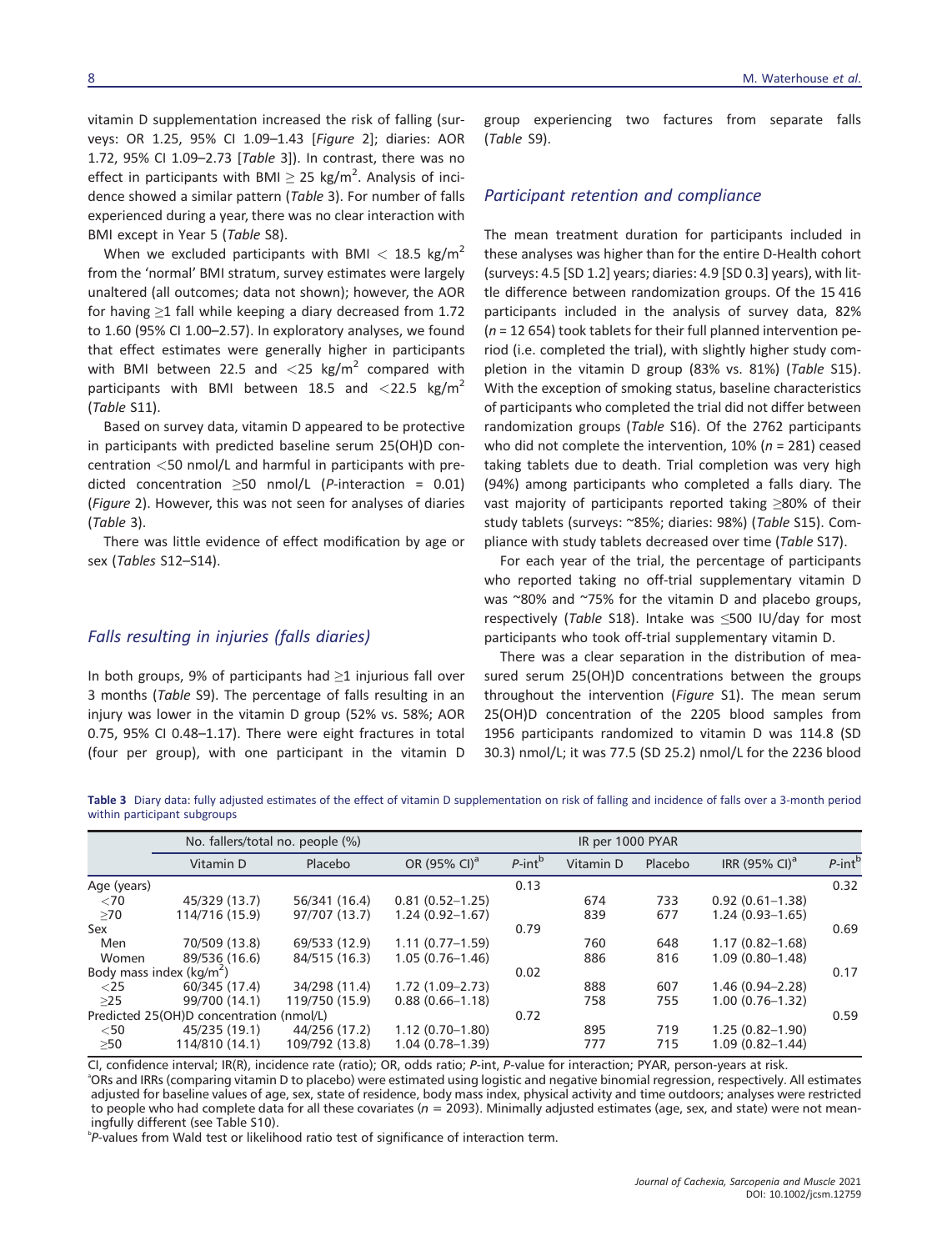samples taken from 1987 participants randomized to placebo. In the vitamin D group, the mean decreased with increasing BMI category (*<*25 kg/m<sup>2</sup> : 121.0 [SD 32.6] nmol/L; 25–*<*30 kg/m<sup>2</sup> : 114.3 [SD 29.6] nmol/L; *>*30 kg/m<sup>2</sup> : 106.9 [SD 26.3] nmol/L). Only 13% of samples from the placebo group had serum 25(OH)D concentration *<* 50 nmol/L.

#### *Adverse events*

Participants randomized to vitamin D had a lower incidence of adverse events of any type and any severity (IR per 1000 person-years at risk [PYAR] 59 vs. 64, IRR 0.92; 95% CI 0.86–0.97). *Table* S19 shows adverse events according to MedDRA System Organ Classes. IRs (per 1000 PYAR; vitamin D vs. placebo) did not differ materially between groups for adverse events (of any type) classified as possibly or probably related to the intervention (IRR 0.91, 95% CI 0.80–1.04), hypercalcaemia (IR 1.5 vs. 1.6, IRR 0.91, 95% CI 0.62–1.33) or kidney stones (IR 3.3 vs. 3.1, IRR 1.08, 95% CI 0.83–1.41). The total number of falls reported to study staff on an ad hoc basis was very similar between groups (vitamin D, *n* = 86; placebo, *n* = 84) (*Table* S20). Although the percentage of falls resulting in hospitalization was higher in participants randomized to vitamin D (45.3%) compared with placebo (40.5%), the IRs for falls resulting hospitalization were similar (IR 1.1 vs. 1.0) (*Table* S20).

### **Discussion**

We found that, overall, long-term monthly supplementation with 60 000 IU of vitamin  $D_3$  had no effect on risk of falling in older Australians. However, in participants with baseline BMI  $<$  25 kg/m<sup>2</sup>, the risk of falling was higher among those randomized to vitamin D.

The percentage of participants who reported falling is consistent with expectations. When a definition of falling was included in the surveys, ~7.5% of D-Health participants reported falling in the previous month, and 25% reported ≥1 fall over the previous 12 months. There are limited Australian data with which to compare the risk of falling, as only falls resulting in hospitalization are routinely reported. $^{23}$ However, our findings are closely aligned with those of the ViDA Trial participants (mean age, 66 years), among whom 6% reported falling in the 4 weeks prior to baseline assessment.<sup>18</sup> Our annual figures are also broadly consistent with the finding that 29% of people in the United States aged  $\geq$ 65 years fell at least once during 2014.<sup>24</sup> As expected,<sup>25,26</sup> we found that factors associated with poorer health and physical decline were also strongly associated with increased risk of falling.

Our finding of no overall effect is consistent with recent meta-analyses.<sup>11,17</sup> The subsequently published VITAL Trial

(the largest RCT of high-dose vitamin D supplementation to date) that used the same daily equivalent dose as D-Health also found no effect on the risk of having two or more falls per year.<sup>12</sup>

Concerns have been raised about the safety of intermittent, high-dose vitamin D supplementation, $^{27}$  with increased falls risk seen in three previous RCTs that used bolus doses of vitamin  $D_3$ <sup>14-16</sup> All were performed in populations selected to be at increased risk of falling (elderly women at high risk of fracture,<sup>14</sup> people with a history of falling<sup>15</sup> and long-term care residents<sup>16</sup>), two had very small samples ( $n <$  70 per group), and only one included a placebo group.<sup>14</sup> The largest of these (*n* = 2256) found that annual doses of 500 000 IU over 3– 5 years increased incidence of falls (IRR 1.15, 95% CI, 1.02– 1.30); baseline BMI was not reported.<sup>14</sup> The other two supplemented participants with monthly doses over 1 year and reported increased risk<sup>15</sup> and incidence<sup>16</sup> in the high-dose group (≥1 fall, 60 000 IU vs. 24 000 IU: 67% vs. 48%; 100 000 IU vs. standard dose [equivalent to 400–1000 IU/day]: IRR 2.33, 95% CI 1.49–3.63). Differences in age, sex and intervention mean that these results cannot be readily compared with those from the D-Health Trial.

Despite evidence of increased risk in these studies, the 2018 meta-analysis found no effect of bolus dosing on risk of falling.<sup>11</sup> The New Zealand ViDA Trial was the largest RCT of intermittent, high-dose vitamin  $D_3$  supplementation included. It had a similar study design to the D-Health Trial and found that monthly doses of 100 000 IU over 2.5– 4.2 years had no effect on falls (hazard ratio [HR] 0.99, 95% CI  $0.92 - 1.07$ ).<sup>18</sup>

The 2018 meta-analysis did not find any interaction between vitamin D supplementation and BMI, although the BMI cut-point used was higher (30 kg/m<sup>2</sup>) than in our analysis and dosing regimen was not considered. $11$  In contrast to our results, VITAL found a suggestion that vitamin D supplementation reduced falls in participants with BMI *<* 25 kg/m<sup>2</sup> (≥2 falls per year: OR 0.88, 95% CI 0.76–1.02), although the interaction with BMI was not significant ( $p = 0.07$ ). The ViDA study did not test for interaction with BMI.

To the best of our knowledge, our study is the first to suggest that intermittent supplementation with high-dose vitamin D may increase the risk of falling in people with BMI < 25 kg/m<sup>2</sup> while having little effect in people with BMI  $\geq$  25 kg/m<sup>2</sup>. Whereas subgroup analyses should be viewed with caution, the results were consistent across analyses of surveys and diaries, suggesting that this may be a true effect. Exploratory analyses demonstrated that results were not driven by outcomes among 'underweight' participants. Explanations for a possible deleterious effect of high-dose vitamin D are currently speculative.<sup>28</sup> Supraphysiological doses of vitamin D have the potential to saturate the vitamin D binding protein, leading to displacement of 1,25(OH)D and 25(OH)D into the circulation in the days after supplementation.<sup>29</sup> It is plausible that this effect would be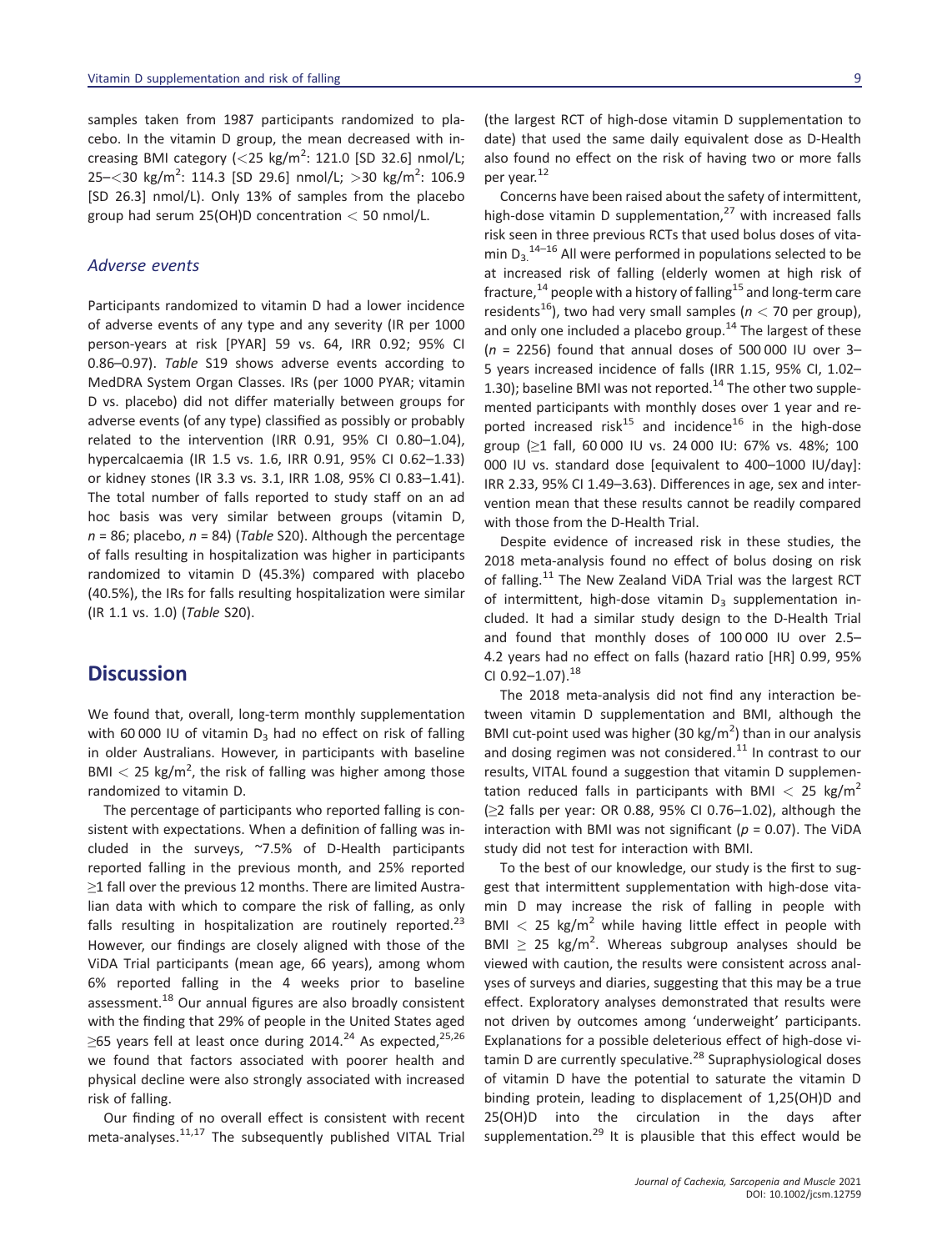greater in people with lower body fat, and we showed that those with normal BMI achieved the highest levels of serum 25(OH)D. However, it is not clear why this would increase risk of falling.

In analyses of survey data, there was a suggestion that supplementation might be protective in participants with lower predicted baseline serum 25(OH)D concentrations and harmful for those with higher predicted concentrations. The inverse association between BMI and serum 25 (OH)D concentrations makes it difficult to disentangle the influence of these factors. Because this effect was not seen in analyses of diary data, the model we developed to predict baseline serum 25(OH)D concentrations was only moderately reliable, $^{21}$  and the predicted values have random error that has not been accounted for here, these results should be interpreted cautiously. The lack of measured baseline 25(OH)D concentrations is a weakness of this study.

An exploratory analysis of adverse events reported on an ad hoc basis, performed after unblinding, suggested that, compared with the placebo group, a greater percentage of falls experienced by participants randomized to vitamin D resulted in hospitalization. However there was no meaningful difference in the IRs for falls resulting in hospitalization, and analyses of diary data (collected systematically) showed that participants in both groups were equally likely to experience at least one injurious fall over 3 months. Nevertheless, the result is consistent with the findings of the small (*n* = 647) STURDY trial performed in older adults with elevated risk of falling.<sup>13</sup> In a comparison of daily supplementation with 1000 IU vs. 200 IU, the higher dose had no benefit overall (HR 0.94, 95% CI 0.76–1.15) and actually appeared to increase the risk of serious falls (HR 1.87, 95% CI 1.03– 3.41) and falls requiring hospitalization (HR 2.48, 95% CI  $1.13 - 5.46$ ).<sup>13</sup>

Although using falls diaries allowed us to collect accurate information, estimates based on these data might be biased. Despite adjusting analyses of diaries for characteristics that showed some imbalance between trial arms, residual confounding remains a possibility.

Vitamin D testing is widespread in Australia,<sup>30</sup> and D-Health participants who suspected that they had been randomized to placebo may have decided to withdraw or start taking off-trial vitamin D supplementation in doses higher than permitted by the study protocol. We only collected blood from participants who remained in the trial at the time the blood collection was due, and ~20% of participants invited to give blood declined (mostly because of lack of easy access to a pathology collection centre). Nevertheless, the clear and sustained separation in the distribution of serum 25(OH)D concentrations between the trial arms suggests that contamination of the placebo group was not a serious problem.

The D-Health Trial has several strengths. Excellent retention, compliance and survey completion rates, combined with the long duration of the intervention, increase our confidence that our main null finding of no effect is robust. All researchers remained blinded to treatment allocation until all analyses of falls outcomes were completed, and we have taken careful steps to ensure that blinding was maintained for the trial overall.

Our results are likely to be generalizable to the general older Australian population, despite the D-Health cohort being, on average, somewhat healthier<sup>19</sup>; the mean 25(OH)D concentration in the placebo group in the D-Health Trial was reasonably similar to that in the Australian Health Survey (78 vs. 69 nmol/L). $^{31}$  However, we cannot extrapolate from our results to populations with a high prevalence of vitamin D deficiency. Because it is ethically questionable to perform a placebo-controlled trial of vitamin D supplementation in people who are vitamin D deficient, we recommend high-quality observational studies be undertaken; this will help elucidate the relationship between serum 25(OH)D concentrations and falls risk.

In conclusion, our results do not support the use of monthly high-dose vitamin D supplementation for falls prevention. The evidence of increased risk in people with BMI  $<$  25 kg/m<sup>2</sup> warrants further investigation, ideally through reanalysis of existing trials. In the meantime, caution should be used in prescribing high-dose vitamin D to older adults in the normal BMI range and who are vitamin D replete.

### **Funding**

The D-Health Trial is funded by National Health and Medical Research Council (NHMRC) project grants (GNT1046681 and GNT1120682). PMW and DCW are supported by fellowships from the NHMRC (GNT1173346 and GNT1155413). DSAM is supported by a Metro North Clinician Research Fellowship and a Queensland Advancing Clinical Research Fellowship. HP is supported by a University of Queensland PhD Scholarship.

## **Author contributions**

MW and REN developed the statistical analysis plan and wrote the original draft. MW analysed the data. MW, REN, DSAM, DRE, BKA, PRE, GH, MGK, HP, JCvdP, PMW and DCW revised the manuscript. REN, BKA, CB, BDR, PRE, DRE, MGK, DSAM, RLO'C, JCvdP, AJV, PMW and DCW were involved in design of the trial protocol. CB, BDR, MW, HP and REN curated data during the trial. All authors read and approved the final manuscript.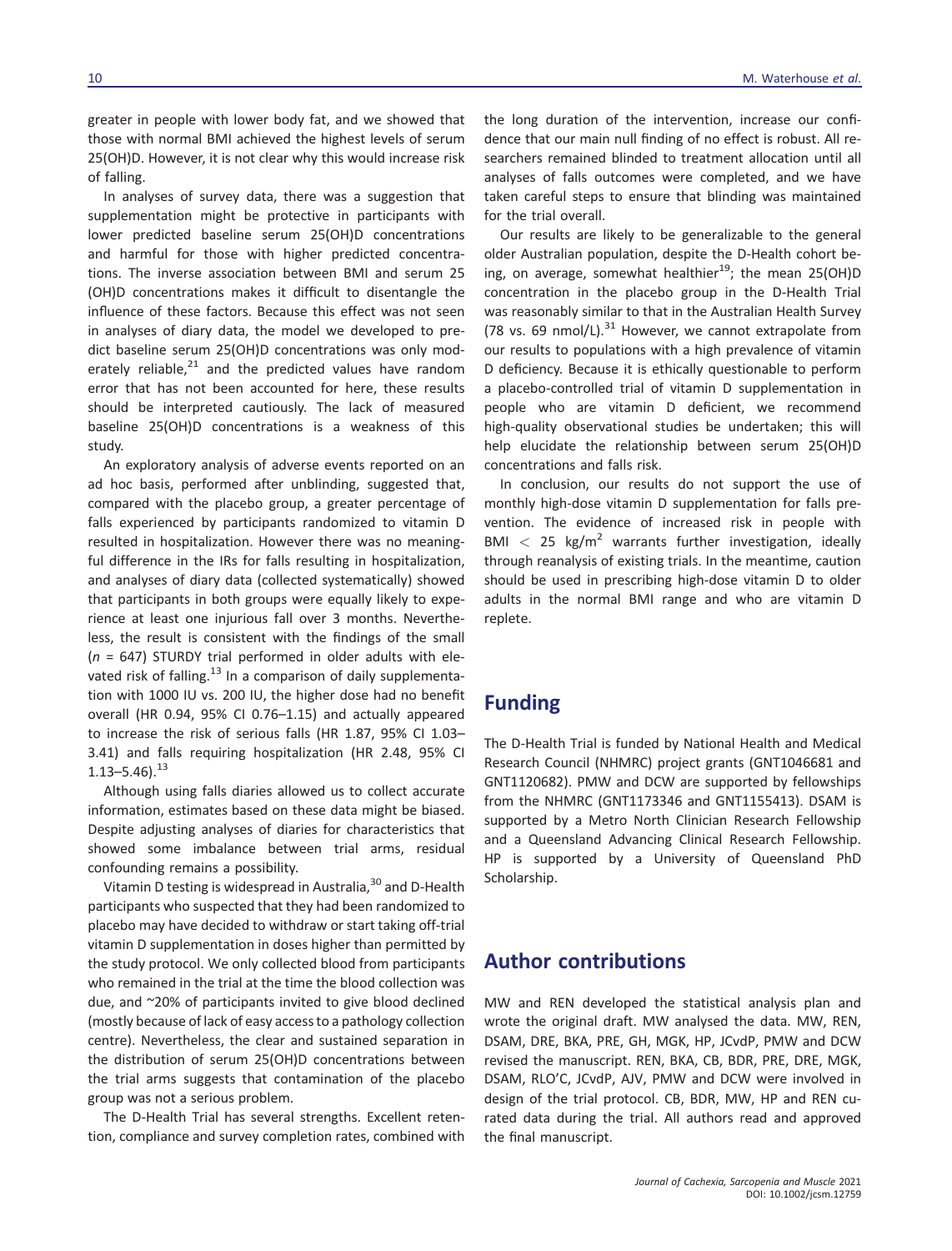## **Acknowledgements**

We would like to acknowledge the D-Health Trial staff and members of the Data and Safety Monitoring Board (Patricia Valery, Ie-Wen Sim, Kerrie Sanders). We also extend our thanks to the D-Health Trial participants who committed to this research. The authors of this manuscript certify that they comply with the ethical guidelines for authorship and publishing in the *Journal of Cachexia, Sarcopenia and Muscle*. 32

### **Online supplementary material**

Additional supporting information may be found online in the Supporting Information section at the end of the article.

**Table S1.** Patterns of missing annual survey data.

**Table S2.** Baseline characteristics according to inclusion in the analyses of annual surveys and falls diaries.

**Table S3.** Associations between selected baseline characteristics and risk of falling in the month prior to completing an annual survey<sup>a</sup>.

**Table S4.** Associations between selected baseline characteristics and number of falls in the year prior to completing an annual survey – complete case analysis<sup>a,b</sup>.

**Table S5.** Associations between selected baseline characteristics and falling at least once over 3 months (analysis of diary data)<sup>a</sup>.

**Table S6.** Associations between selected baseline characteristics and number of falls experienced over 3 months (analysis of diary data using ordinal logistic regression)<sup>a,b</sup>.

**Table S7.** Total number of times participants reported falling at least once in the month prior to an annual survey according to randomisation group; results stratified by the total number of responses provided.

**Table S8.** Effect of vitamin D supplementation on risk of falling 1–2 or  $\geq$ 3 times in the year prior to separate annual surveys; results from ordinal logistic regression  $a,b$ .

**Table S9.** Summary of falls outcomes over a 3-month period (diary data).

**Table S10.** Minimally adjusted estimates of the effect of vitamin D supplementation on falling over a 3-month period; analyses of diary data<sup>a</sup>.

**Table S11.** Effect of vitamin D supplementation on risk of falling and incidence of falls within selected strata of body mass index<sup>a</sup>.

**Table S12.** Summary statistics by randomisation group for falls in month prior to annual surveys for all participants and within subgroups.

**Table S13.** Effect of vitamin D supplementation on falling in the month prior to completing each annual survey - all participants and within subgroups<sup>a</sup>.

**Table S14.** Total number of times participants reported falling at least once in the month prior to an annual survey according to randomisation group; results within participant subgroups and stratified by the total number of responses provided.

**Table S15.** Retention and compliance with study tablets according to randomisation group, within subsets included in the analysis.

**Table S16.** Baseline characteristics according to randomisation group restricted to participants included in the analysis of annual surveys who completed the trial<sup>a</sup>.

**Table S17.** Compliance with study tablets over time according to randomisation group, within the subset of participants included in the analysis of annual surveys.

**Table S18.** Intake of vitamin D from off-trial supplements according to randomisation group, within the subset of participants included in the analysis of annual surveys.

**Table S19.** Adverse events according to according to MedDRA System Organ Class and randomisation group for all participants included in the random subset of size  $n = 16,000^a$ .

**Table S20.** Falls reported to study staff on an ad hoc basis; results calculated using data for all participants included in the random subset of size  $n = 16,000^a$ 

Figure S1. Boxplots of serum 25(OH)D concentrations by year of blood draw according to randomisation group.

# **Conflict of interest**

Penelope Webb has funding from AstraZeneca for an unrelated study of ovarian cancer. Peter Ebeling reports grants and other from Amgen, other from Sanofi, grants and other from Novartis, grants from Eli-Lilly and grants from Alexion. Mary Waterhouse, Emma Sanguineti, Catherine Baxter, Briony Duarte Romero, Donald McLeod, Dallas English, Bruce Armstrong, Gunter Hartel, Michael Kimlin, Rachel O'Connell, Hai Pham, Jolieke van der Pols, Alison Venn, David Whiteman and Rachel Neale declare that they have no conflict of interest.

### **References**

- 1. James SL, Lucchesi LR, Bisignano C, Castle CD, Dingels ZV, Fox JT, et al. The global burden of falls: global, regional and national estimates of morbidity and mortality from the global burden of disease study 2017. *Inj Prev* 2020;**26**:i3–i11.
- 2. Tinetti ME, Williams CS. The effect of falls and fall injuries on functioning in community-dwelling older persons. *J Gerontol A Biol Sci Med Sci* 1998;**53**:M112–M119.
- 3. Bouillon R, van Schoor NM, Gielen E, Boonen S, Mathieu C, Vanderschueren D,

et al. Optimal vitamin D status: a critical analysis on the basis of evidence-based medicine. *J Clin Endocrinol Metab* 2013;**98**:E1283–E1304.

4. Ensrud KE, Blackwell TL, Cauley JA, Cummings SR, Barrett-Connor E, Dam TT,